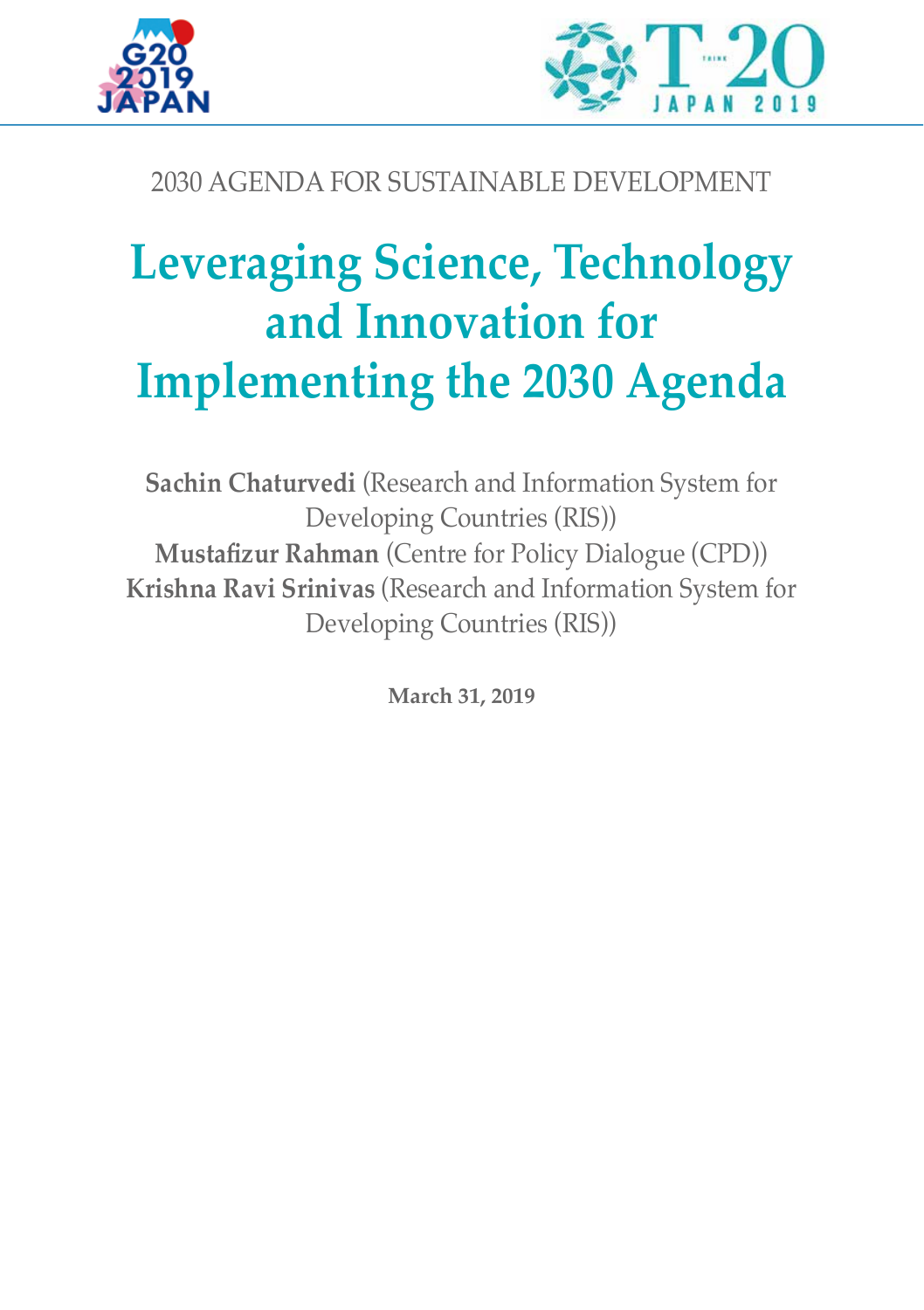



## **Abstract**

Global technology regimes and international organisations have played a significant role in facilitating Science, Techology and Innovation (STI) cooperation to cater to diverse needs in the areas of development and sustainability. However, the existing technology transfer models are found to be inadequate to meet the needs of developing countries. In this context, this Policy Brief examines the significance of Science and Technology (S&T) and availability of innovation driven solutions, to address sustainability challenges. Additionally, the Brief highlights role that G-20 may play in promoting the Sustainable Development Goals (SDGs) through supporting the best practices adopted for technology cooperation. It also puts emphasis on building technological as well as financial capacities, facilitating intellectual property regimes for fostering STI partnerships.

## **Challenge**

The Third Conference on Financing for Development (FfD3) in Addis Ababa, by prioritizing Science, Technology and Innovation (STI) delivery, indicated the importance and support to addressing STI issues. There are challenges in Technology Cooperation, including capacity to absorb technologies, poor financial capacities of the governments and private firms in developing countries, and managing intellectual property rights (IPR) regimes. Majority of countries are yet to integrate STI policies with the Sustainable Development Goals (SDGs), and countries that have tried to do so have varied experiences (IATT 2018).

There is a need to assess how STI policies can be synergized with the SDGs. Concerns as regards lack of effectiveness of existing models and mechanisms have led to slow delivery of the expected results. The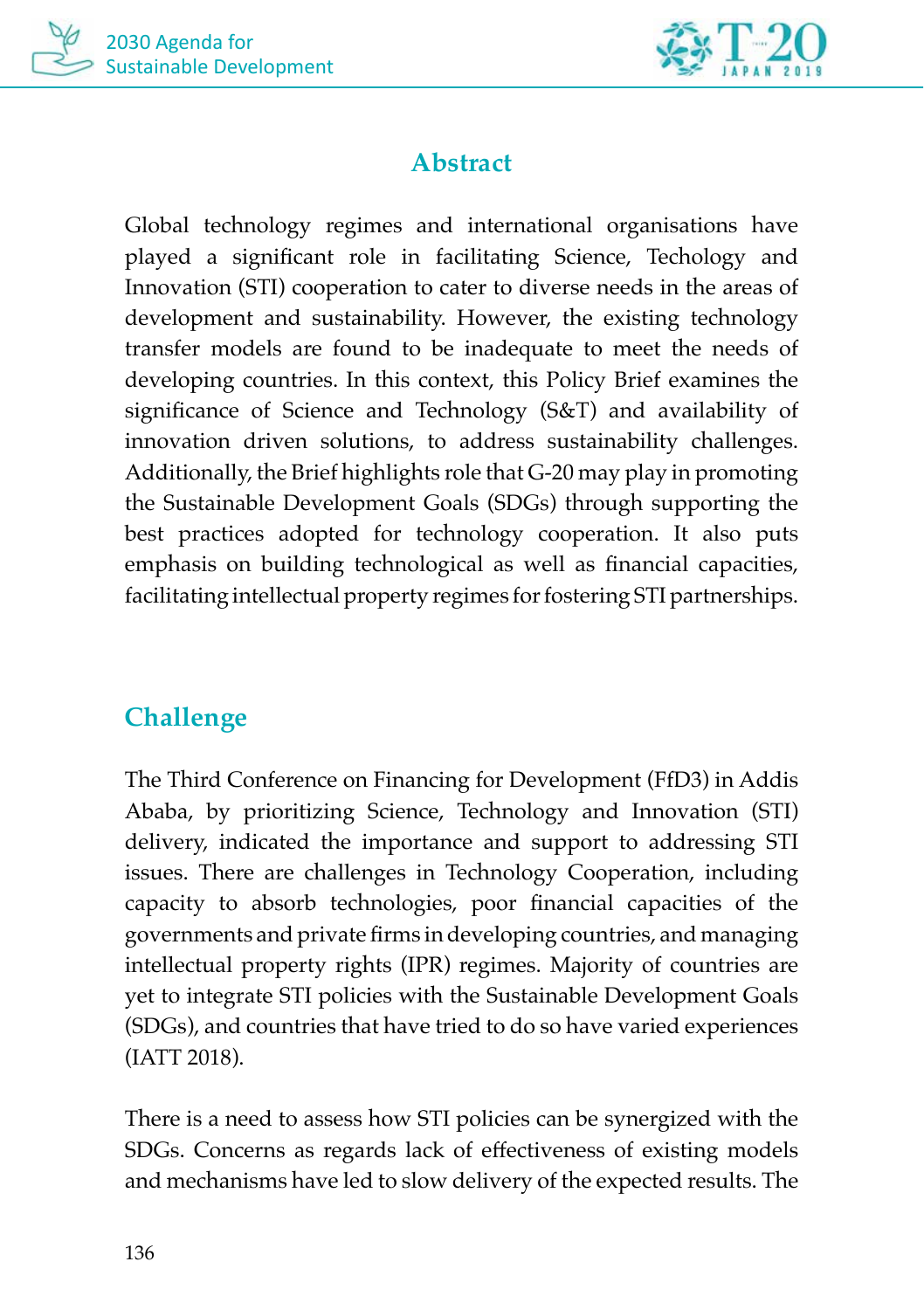



risks and costs of creating and adopting new mechanisms need to be addressed. Historically, STI cooperation has been confined to quantifiable, economic outcomes.

Although technology transfer is part of many conventions such as Convention on Biological Diversity, in general, these conventions have not been successful or effective in inducing technology transfer. A major factor has been lack of a mechanism that couples finance with technology transfer and incentivizes technology transfer. The Fund under Montreal Protocol has been successful because finance and technology transfer were linked. The United Nations Framework Convention on Climate Change (UNFCCC) and the Paris Agreement are using multiple solutions including creating institutional mechanisms, to address technology transfer. More needs to be done in this.

### **Proposal**

The importance of STI and availability of innovation driven solutions, particularly to address sustainability challenges has been a key theme in many initiatives including the Rio+20 process that led to the 2030 Agenda for Sustainable Development, the Addis Ababa Action Agenda (AAAA), the UNFCCC and the Paris Agreement.

A large part of the technology requirements by developing countries to meet the SDGs are related to their needs in energy, agriculture and health sectors. Bridging knowledge gaps particularly in technical and scientific domains has been a core agenda of many interventions. The work at the United Nations Educational, Scientific and Cultural Organization [UNESCO] Institute for Statistics (UIS) on SDG 9.5 is to be strengthened further. The environmental effectiveness of the Montreal Protocol Fund has been substantial. The Global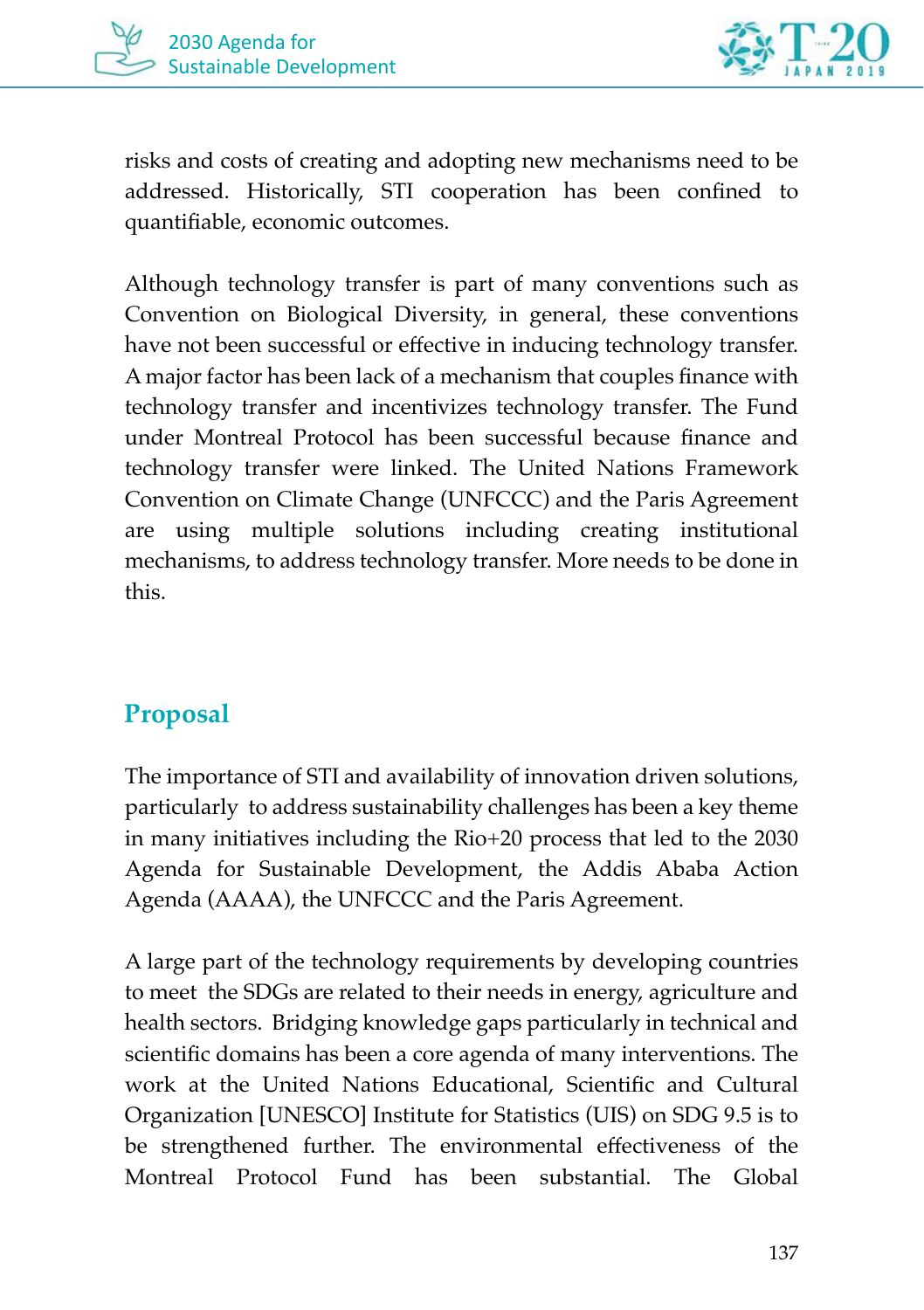

Environmental Facility (GEF), a joint initiative of the United Nations Development Program (UNDP), United National Environment Program (UNEP) and the World Bank, has facilitated developing countries to obtain new technologies and project financing at a low cost.

The Paris Agreement has elaborate provisions on technology development, transfer and financing for technology transfer. Climate Technology Centre and Network (CTCN) is envisaged as its implementation arm. According to Coninck and Sagar "Unfortunately, however, the CTCN, which is tasked with providing implementation support to developing countries, has not been supported commensurately with the needs and still suffers from a funding shortfall" (Coninck and Sagar 2017). So coupling funding with technology transfer is essential.

Digitalization and integration into digital economy can play a key role in meeting the SDGs as they enable leapfrogging and enhance access to goods, technologies and services. Emerging opportunities in FinTech including adoption of blockchain for governance and use of cloud computing and other digital technologies can make a positive impact. They can make a significant difference in sectors like agriculture (Tripoli and Schmidhuber 2018). Many developing countries are investing in digital infrastructure and upgrading their capabilities in managing information and communication technologies and digital technologies for enabling better access and inclusion (Chaturvedi et al. 2019). The role of S&T and Innovation policy frameworks in this is obvious, and there should be a synergy between S&T and innovation policy for the SDGs and policies in these emerging applications and technologies.

We make three specific proposals that harness the potential of STI for achieving the 2030 Agenda: 1) to establish a Technology Facilitation Mechanism (TFM), including a technology bank, for the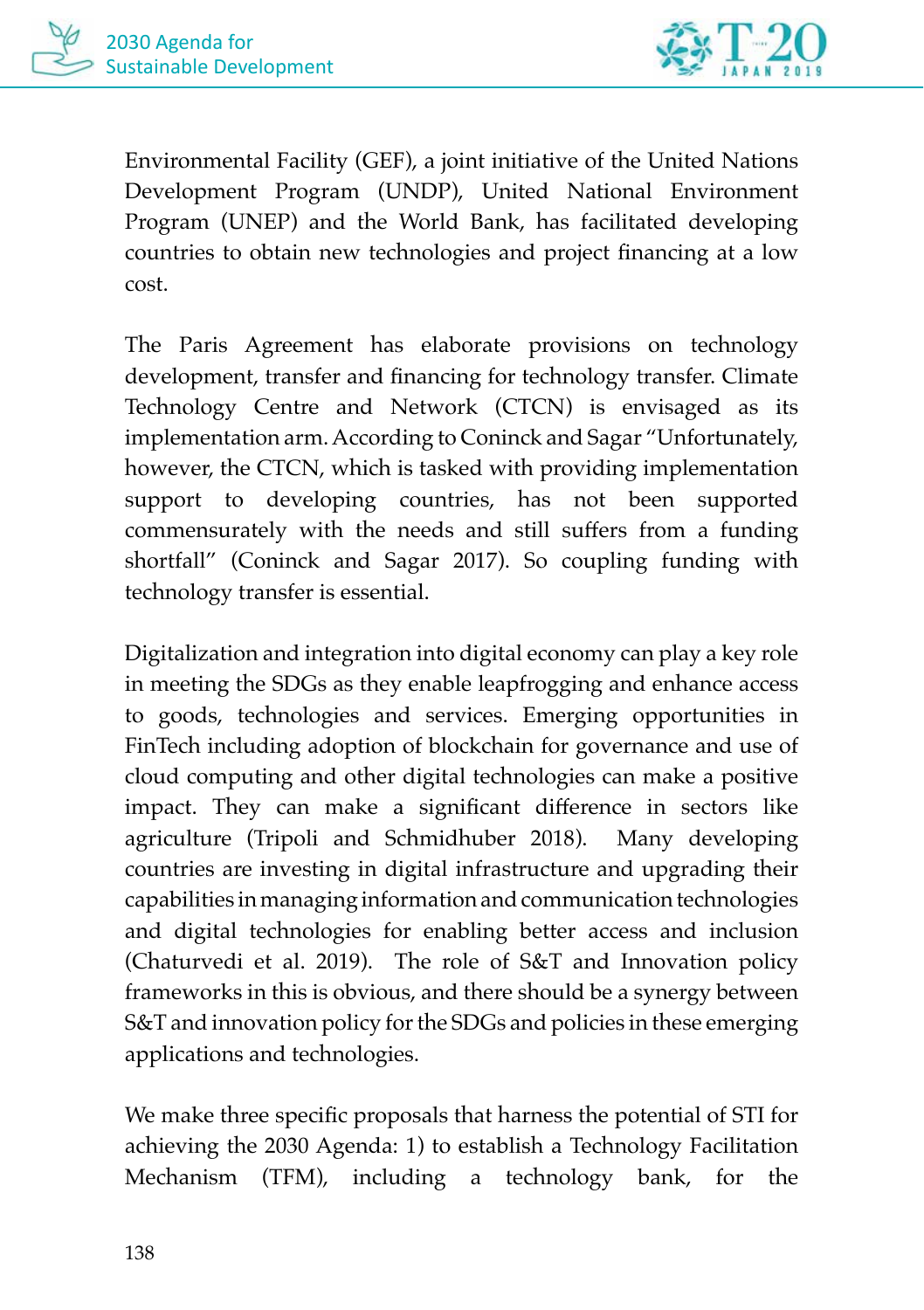



implementation of the 2030 Agenda; 2) to adopt new models for incentivizing innovations for global public goods and enhancing access to them; and 3) to integrate STI cooperation into strategies for the achievement of the SDGs. These are briefly discussed below.

#### **1. Establish a Technology Facilitation Mechanism (TFM) as althernative mechanisms**

Several developing countries held an unambiguous position in support of the establishment of a TFM which they consider as one of the most transformative means to implement sustainable development. India, through its successive submissions, has highlighted the point that immediate and urgent delivery of technology development, deployment, dissemination and transfer to developing countries require suitable responses. Current institutional arrangements are not equipped to meet the genuine needs of developing countries in technology development and transfer.

The international technology oriented mechanisms to address climate change are oriented towards: 1) knowledge sharing and coordination; 2) research, development and demonstration; 3) technology transfer; and 4) technology deployment mandates, standards, and incentives (Coninck and Sagar 2017). The United Nations (UN) has undertaken several initiatives over the years to address the challenge of technology gap between developed and developing countries for environmentally sound technologies. The most prominent initiatives in the area of technology transfer are: 1) the Multilateral Fund under the Montreal Protocol; 2) Green Climate Fund, 3) GEF; and 4) the Climate Technology Centre and Network of the UNFCCC. These are necessary and are not sufficient as more is needed in terms of Research and Development (R&D), funding, technology transfer and adoption and in terms of synergy amomg them.

The 2030 Agenda, prima facie, has only produced a rough skeleton of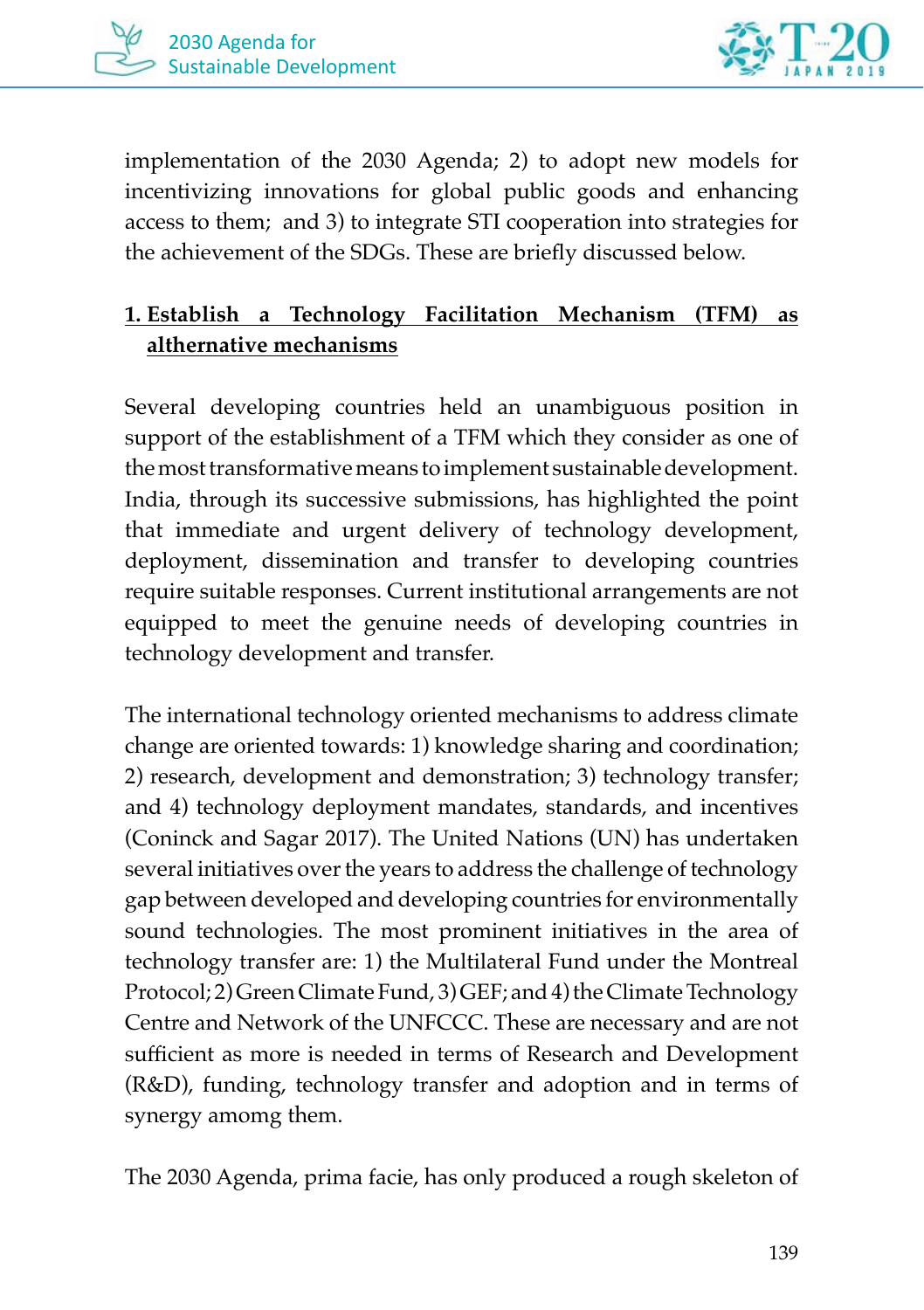

the proposed TFM. The structure proposed consists of UN Inter-Agency Task Team (UN IATT), Multi-stakeholder Forum on Science, Technology and Innovation for the SDGs (STI Forum) and Online Platform.

While over the years, the UN, through its various specialised agencies with sector specific niches, has been mapping capacity gaps in the developing countries, there is a new and emerging need to identify systemic deficiencies that can be identified and addressed through TFM. These include capacities for technology assessment, particularly in the domains of development and sustainability in the first place in tune with the SDGs.

Next would be in terms of ecosystems so that individual countries can come up with specific (cost effective) technology solutions in these domains and contribute to the global repository. And finally, to have relevant capacities to absorb and use technologies that are being transferred. Effectively, capacity building would entail overcoming both institutional and resource constraints.

Inspired by the already established Technology Bank for the least developed countries (LDCs), a key outcome of the Istanbul Programme of Action for the Least Developed Countries for the Decade 2011-2020 (IPoA 2011-2020), we propose that a universal technology bank be created as the core institution of the TFM. The activities around the TFM technology bank and dissemination of technologies require careful policy design to mitigate informational asymmetries and address market failures and other systemic challenges. The technology bank will enable LDCs to meet their needs in technologies relevant to achieve the SDGs. It will facilitate technology transfer, help in capacity building and will assist in identifying reliable and suitable technologies. It can house patent pools, clearing houses and other information and technology sharing initiatives.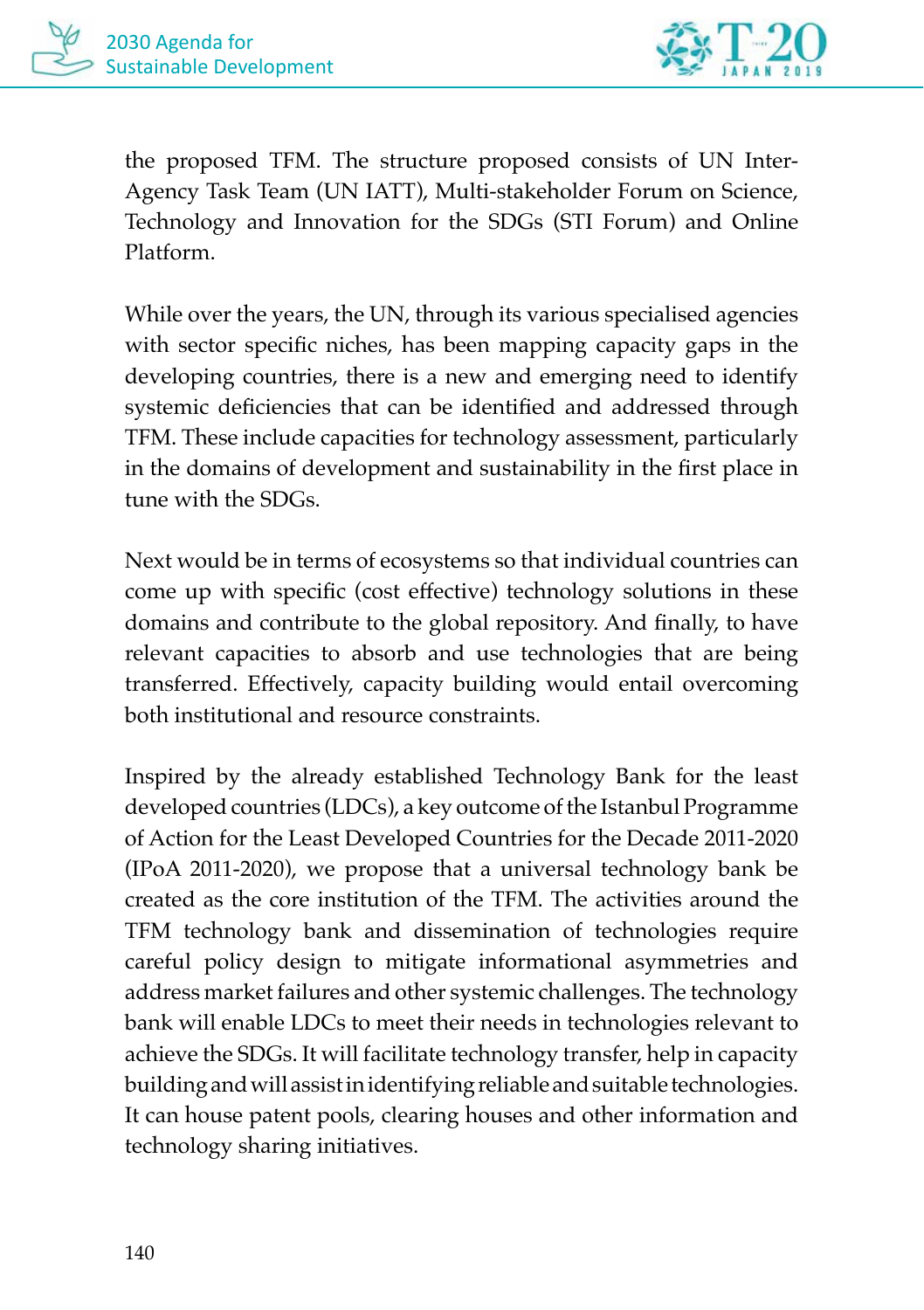

The design of the technology bank itself would require mechanisms to facilitate technology acquisition overcoming institutional bottlenecks like IPRs and lack of capacity. Finally, the TFM also has to develop a template for financing both ends of the activities. This further suggests timely delivery and could mean customization in response to user needs. The users in many cases, we expect, would be national governments or private parties (mostly mediated through national governments or relevant UN agencies). We propose Technology Needs Assessment as an important activity in this.

The needs of the LDCs and graduating LDCs should be given special attention in the work of the proposed technology bank. The TFM should visualize a complete scheme of activities that brings on board the regional UN agencies which could work together with the IATT, technology bank, other UN bodies on the ground and national governments in facilitating transfer of relevant technologies and enable their adoption.

Novel models and modes for incentivizing innovation such as, open source, open innovation, crowd sourcing and innovation prizes, can be explored and adopted. By now there are many successful examples in this regard and there is an ever growing literature on these models and their adoption in different sectors, ranging from agriculture to drug discovery. India launched Open Source Drug Discovery project for developing drugs for Tuberculosis (TB).

In case of emerging technologies, the Synthetic Biology Strategic Research Initiative at the Cambridge University is promoting open source approach to development of synthetic biology based processes and products and has also developed an open source based Material Transfer Agreement. In addition to these, it is initiating many schemes to promote low cost innovations and competitions to fund research and development in synthetic biology that will meet specific challenges. The emphasis on open source and responsible innovation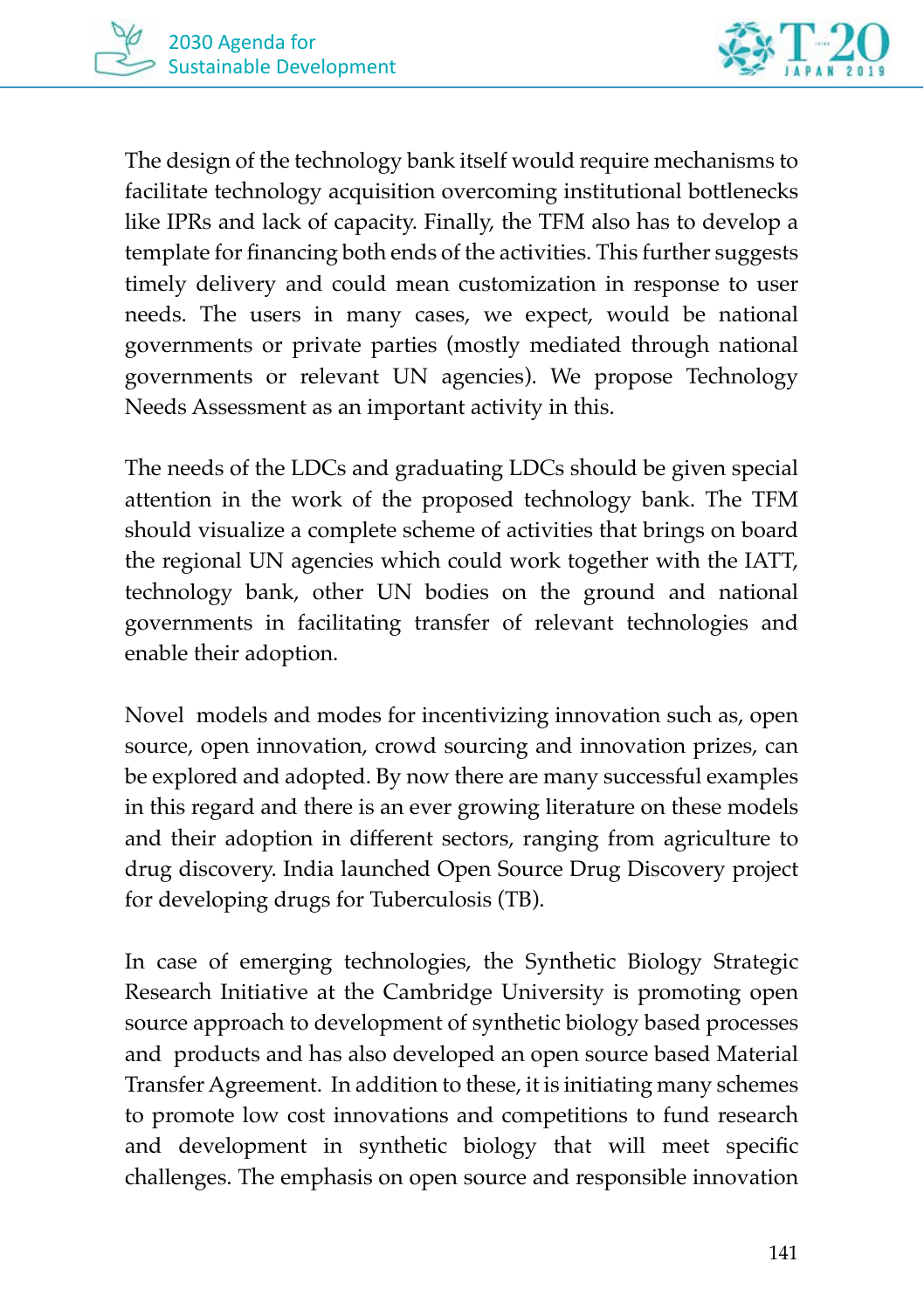

makes this a good model to study, adopt, and make relevant for developing countries and LDCs.

There is substantial literature on alternative mechanisms to share innovations through novel licensing mechanisms that emphasis on maximizing social good than enhancing revenue from licensing. These mechanisms, often based on General Public License, can be tailor made for different types of needs and arrangements in sharing IP and innovation (Bogers, Bekkers and Granstrand 2012).

#### **2. Adopt new models of innovation for global public goods**

Addressing technology related issues from a public goods perspective will enable finding workable solutions. Nonrivalrous consumption and non-excludability are important features of public goods. Global public goods are the ones for those, international community has collective responsibility to provide as they benefit people, irrespective of country.

Stiglitz had argued that knowledge is a global public good. Scholars have pointed out that knowledge can be a public good while S&T itself can be considered as a public good and they have underscored the challenges in translating this into practice (Stiglitz 1999: 310). According to Archibugi and Fillippetti, transfer of knowledge is not sufficient to make productive use and users have to spend time and energy for assimilation. They point out that normative implication of knowledge as a global public good is it needs greater public investment and global co-operation (Archibugi and Filippetti 2015).

Global public goods can be produced and adopted for finding cures to communicable diseases, enhance productivity in agriculture, protect environmental commons, and enable access to information and knowledge. Successful examples of such co-operation in S&T include the Consultative Group on International Agriculture (CGIAR) (for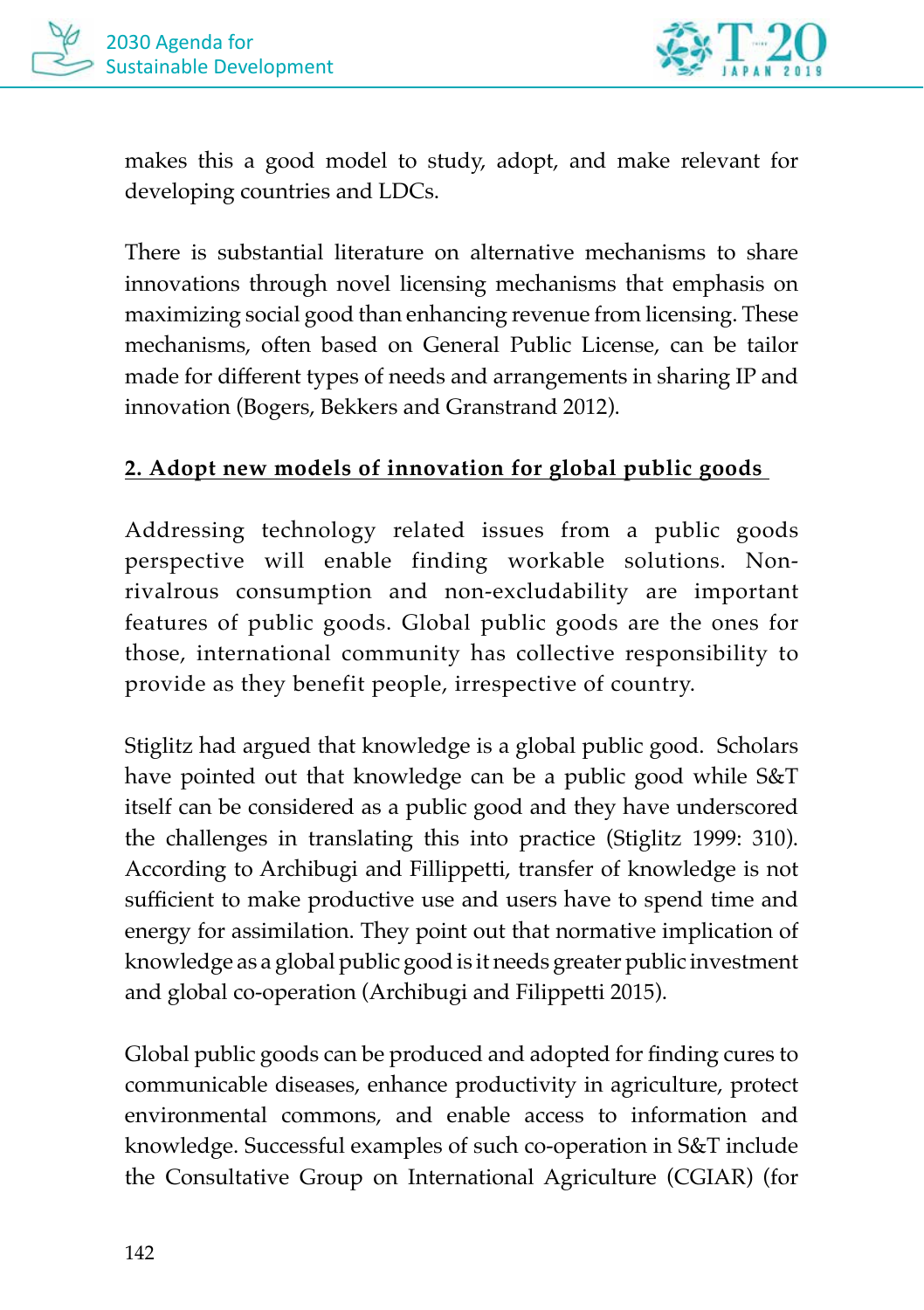



green revolution and further) and the European Organization for Nuclear Research (CERN) (for research in basic sciences).

However, there are greater challenges in accessing knowledge (including data and information) and applying it for S&T and for production of public goods. Access to scientific and technical knowledge is hindered by many factors, including intellectual property, lack of capacity and underinvestment in human development. Democratizing internet and liberal open access policies can facilitate better flow and utilization of S&T, and more efforts are needed in this (Garcia 2018).

While there are many initiatives to promote open access, there are limitations with them as they are too inadequate or often limited to addressing issues relevant to developed countries. We urge that there should be a global action plan on Open Access to S&T information and data, to meet the needs of developing countries and LDCs.

#### **3. Integrate STI and the SDGs in development cooperation**

STI cooperation has been a successful component in Development Assistance Programs. This has resulted in significant capacity building, bi-lateral collaborative R&D and joint research in themes/topics of mutual interest. Developed countries and emerging donors such as India, China and Brazil have assisted many developing countries and LDCs through development cooperation based on the donors' capabilities and needs of the recipient countries.

S&T cooperation under India, Brazil and South Africa (IBSA) and Brazil, Russia, India, China and South Africa (BRICS) had resulted in collaboration in such areas as health, water and sanitation, Information and Communication Technologies (ICT) for development and in technologies like nanotechnology, advanced materials, biotechnology (for health) and ICTs. However, integrating the SDGs in STI cooperation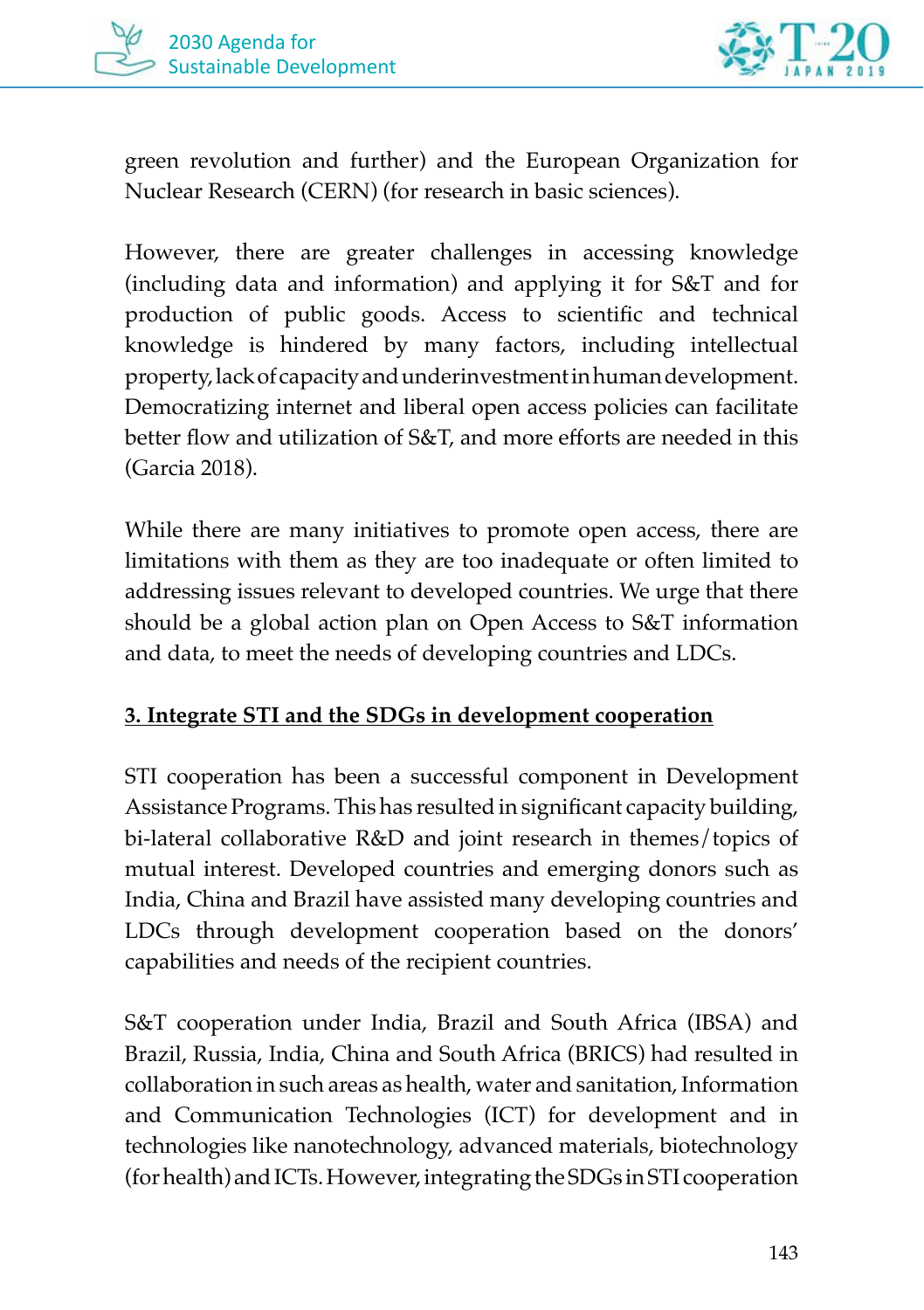

has not happened and there is a disconnect between STI cooperation and strategies for the SDGs.

There is a strong case to use STI cooperation to meet the SDGs by developing specific programs and mechanisms. For example, STI cooperation can be linked with specific goals of the SDGs. The current frameworks and agreements in STI cooperation can be analyzed from a SDG perspective, and institutions that facilitate STI cooperation can be asked to integrate meeting of relevant SDG targets as an objective for STI cooperation.

#### **Selected good practices**

#### **<Japan : Integrating STI, the SDGs and development cooperation>**

Prior to policy developments for amalgamating STI with the SDGs, Japan initiated its revival. The Organization for Economic Cooperation and Development reported that Japan has made steady progress in solving traditional environmental problems, notably air emissions, water pollution, and waste management (OECD 2010). Japan's STI policy is embedded in its SDG model, which reflects on promotion of Society 5.0, regional vitalization and empowering women and future generations (PMO Japan 2017).

The objective is integration of cyber-physical system and development of key technologies to transform socio-economic structure, including business and government services, production, healthcare, energy, food, traffic, infrastructure, disaster, finance (UNCTAD 2018). The 1st SDG award, instituted at the Third SDGs Promotion Headquarters meeting in June 2017, showcased technological interventions to cure infectious diseases, build smart cities, supporting maternal and child health in Japan as well as in developing countries (MOFA 2017).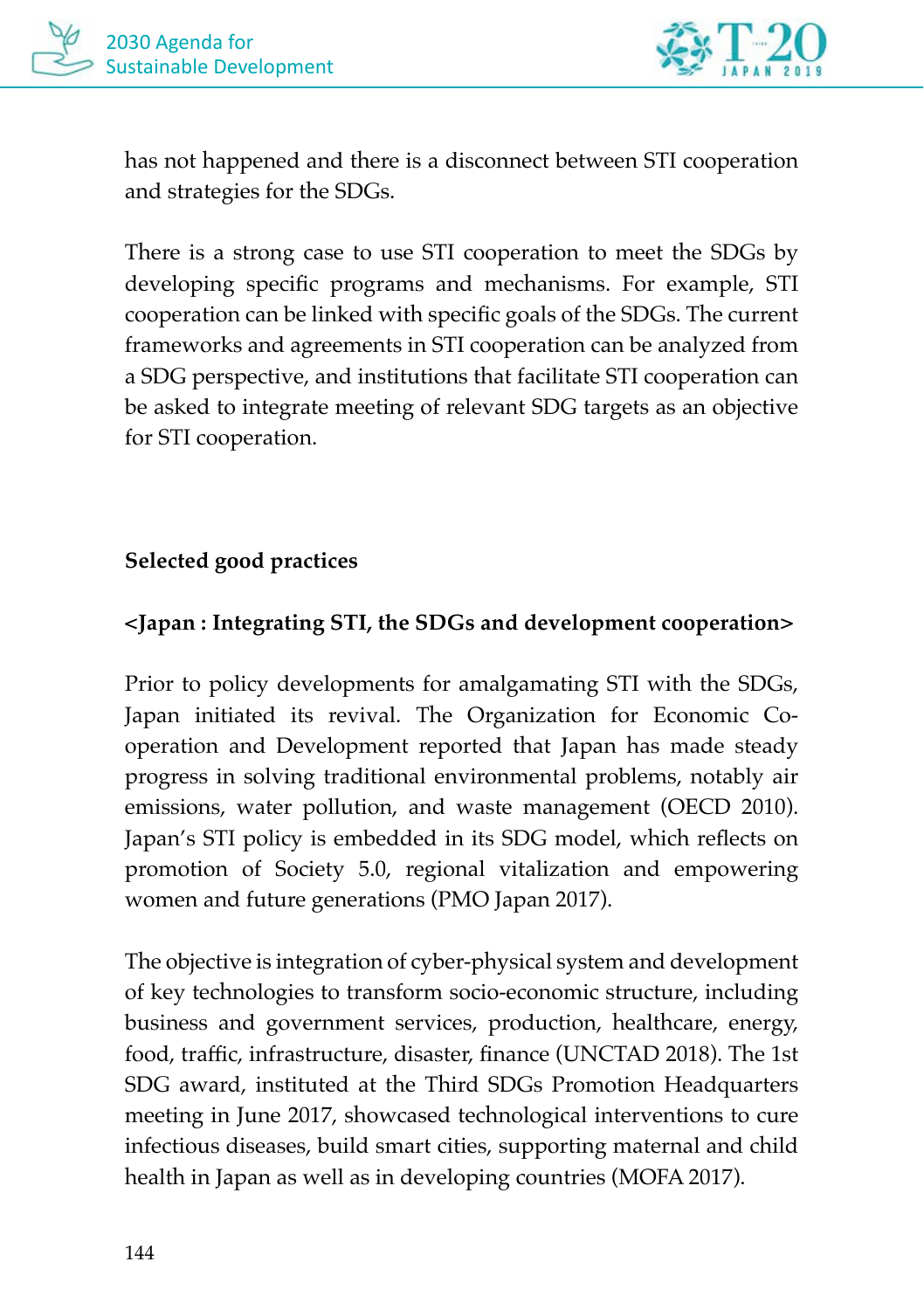



Japan, the 5th Science and Technology Basic Plan (2016) lays the roadmap for addressing issues related to sustainable growth, by S&T interventions. Japan is committed to make every effort both domestically and internationally to achieve the SDGs. Japan has established the "SDGs Promotion Headquarters" as well as the "SDGs Promotion Roundtable Meeting" under the multi-stakeholder framework in May 2016. The Headquarters formulated the "SDGs Implementation Guiding Principles" and held 4th meeting on December 26, 2017 (UNESCAP 2018).

Japan's collaborative efforts towards the SDGs are manifested through various programmes and projects in developing countries. For instance, Graduate School of Bioagricultural Sciences, Nagoya University and Kenya Agricultural and Livestock Research Organization (KALRO) created rice varieties and cultivation technology for Kenya to address SDG 2 (JST 2018a, b); in South Asia, the Japanese enterprise, Sompo Holdings, Inc. offers agricultural insurance products to reduce climate related risks in agriculture (SOMPO 2018). Similarly, the diagnostics technology developed by Nagasaki University is being used to produce affordable and rapid diagnostic kits including point-of-care (POC) test kits for local communities in African countries, to treat malaria, Flu and other Neglected Tropical Diseases (NTDs) (Nagasaki University 2015).

Other interventions to promote research and education for creating a sustainable society include Gender equality schemes in Science, Technology, Engineering and Mathematics (STEM) education, water desalination systems, clean energy sources, disaster risk reduction (2015-2030), waste management mechanisms and others (JST 2018b). In June 2018, The "Extended SDGs Action Plan 2018", on the lines of "SDGs Action Plan 2018" was released signifying the systematic efforts underlined by Government of Japan towards SDG implementations (MEXT 2018). The aforementioned plans acknowledged the role of STI in mitigating socio-economic issues of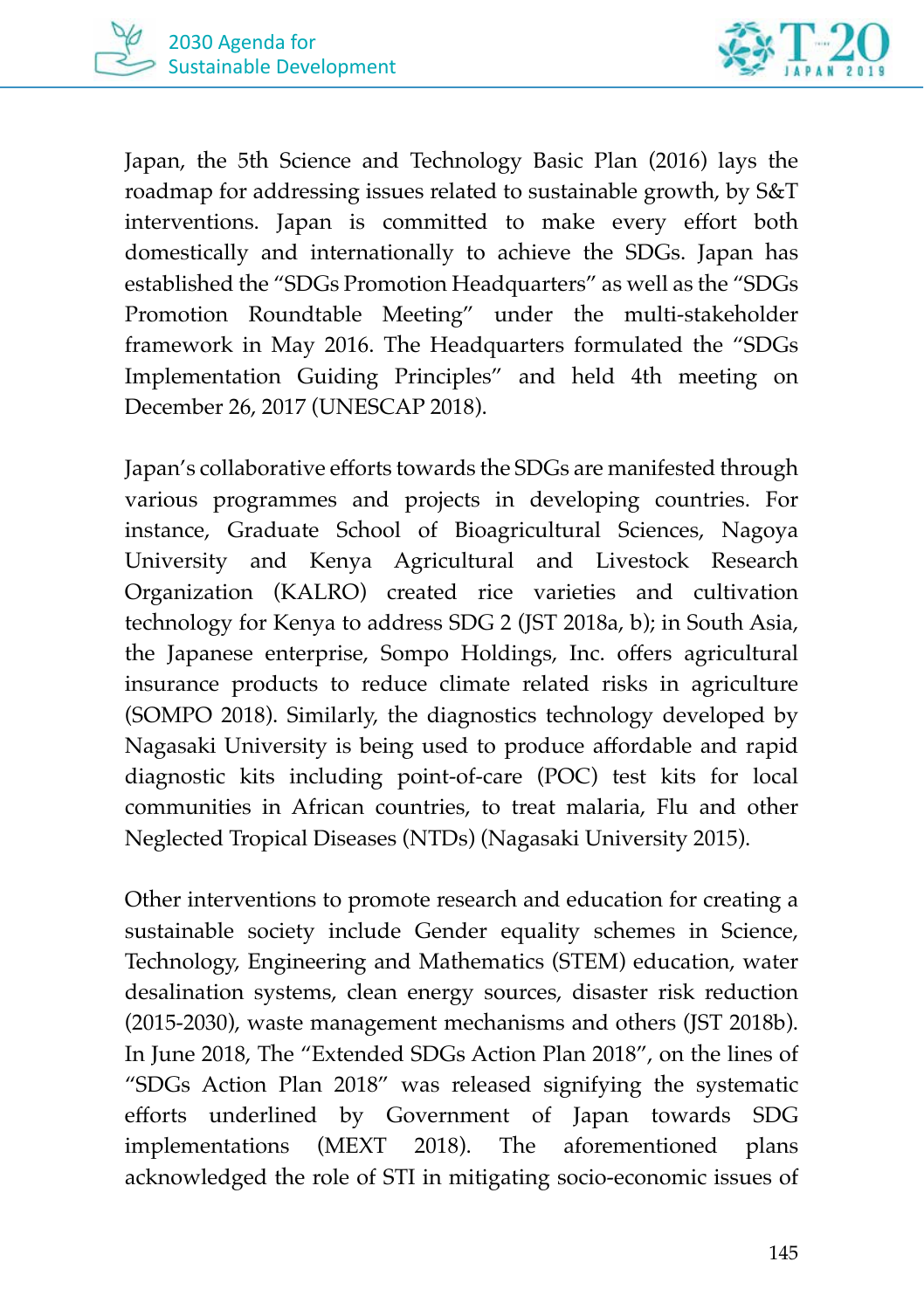



the country. It aims in reshaping national development plans, in the light of STI strategies for SDGs (UNCTAD 2018).

#### **<Some examples of global solutions from the South>**

Healthcare – Vaccine Development: India's success relating to domestic production of low cost drugs and pharmaceuticals is unparalleled in the developing world and has earned it the eulogy 'pharmacy of the world'.

Vaccines are among the greatest scientific achievements in modern medicine that have helped in saving humanity from the scourge of microbial infections. However, the available vaccines are far less in number than the target diseases, and the efficacy of those available is being continuously worked upon. India has emerged as a hub of vaccine research both in the public and the private sectors and has been successful in commercializing a host of candidate molecules (hepatitis B, typhoid, anti-rabies, DTP-HB, DTP-HB-Hib, mOPV type 1, leprosy, hepatitis A, etc.).

Renewable Energy – International Solar Alliance: India is working towards increasing renewable energy capacity by more than 5 times from 32 GW in 2014 to 174 GW by 2022. India's focus and efforts at solar energy generation is well acknowledged. Under the solar mission India targets deploying 20,000 MW of grid connected solar power by 2022 and aims at reducing the cost of solar power generation in the country through aggressive R&D and domestic production of critical components.

India now hosts the International Solar Alliance of 121 partner countries along the Tropics of Cancer and Capricorn that received plentiful of sunlight. This platform is meant to address the special needs of these countries and generate larger quantum of investment and resources. India was joined by France in launching this alliance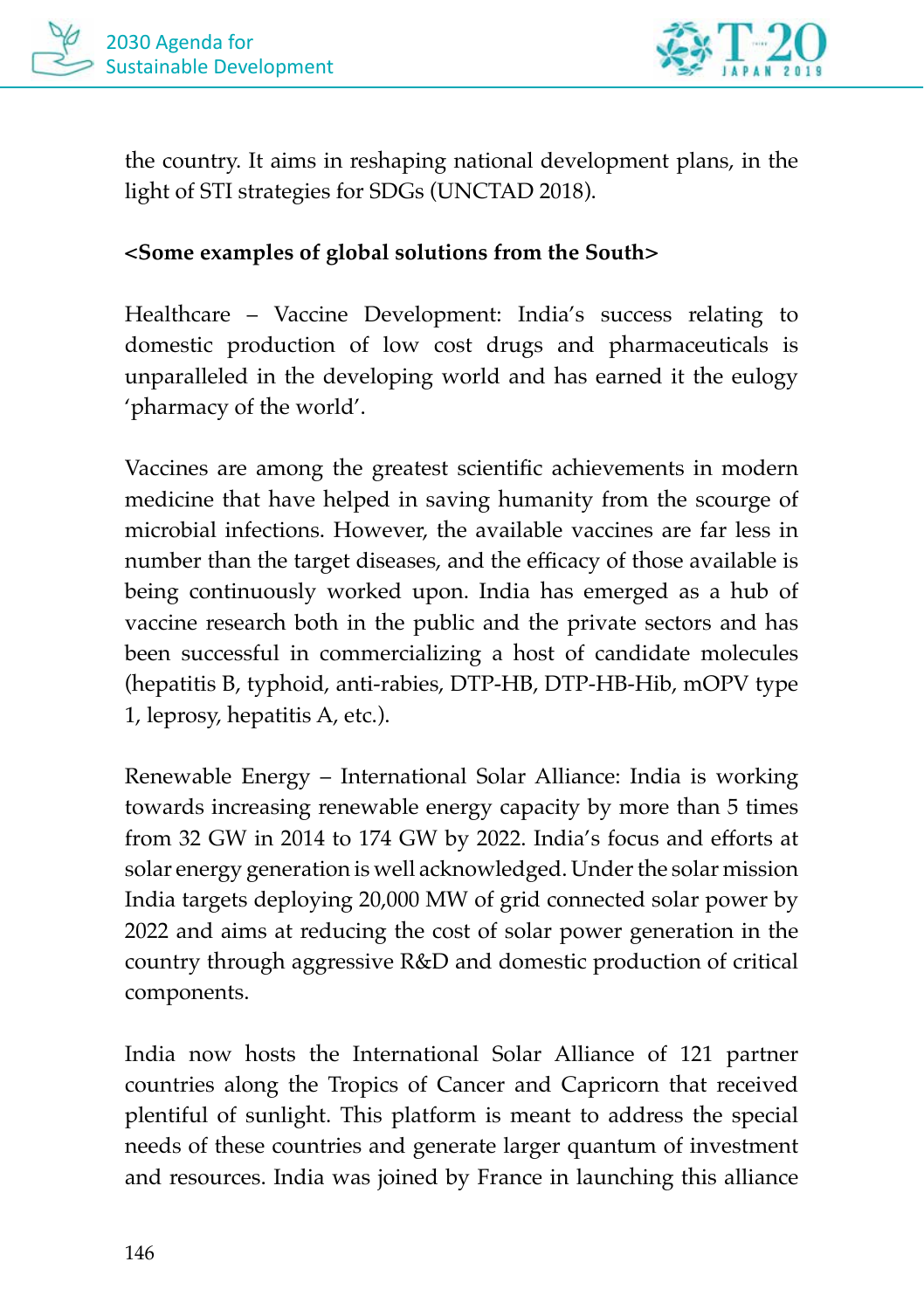



during COP 21 in 2015.

South-South Collaboration in Health Biotechnology: Cuba, Brazil and India have used South-South collaboration to develop vaccines, affordable diagnostics and drugs for enhancing access in developing countries and in ensuring that these are affordable (Thorsteinsdóttir 2012).

#### **References**

- Archibugi, D. and Filippetti, A. (2015). "Knowledge as Global Public Good," In *Handbook of Global Science, Technology and Innovation*, edited by Daniele Archibugi and Andrea Filippetti, 477-503. Oxford; Wiley.
- Bertelsmann Stiftung. (2017). "SDG Index and Dashboards Report 2017: Global Responsibilities." http://sdgindex.org/ assets/files/2017/2017-SDG-Index-and-Dashboards-Report- full.pdf
- Bogers, M., Bekkers, R. and Granstrand, O. (2012). "Intellectual Property and Licensing Strategies in Open Collaborative Innovation," In *Open Innovation in Firms and Public Administrations: Technologies for Value Creation*, edited by Pablos Heredero, C. and Berzosa, D. L., 37-58. Hershey; Information Science Reference.
- Chaturvedi et al. (2019). Forward and Beyond. Chapter in Besada, H. (ed.) UNOSSC Independent Comprehensive Report on SSC and Triangular Cooperation. New York: UNOSSC.
- Coninck, H. and Sagar, A. (2017). "Technology Development and Transfer," In *The Paris Agreement on Climate Change -Analysis and Commentary* edited by Daniel Klein. Article 10, 271. Oxford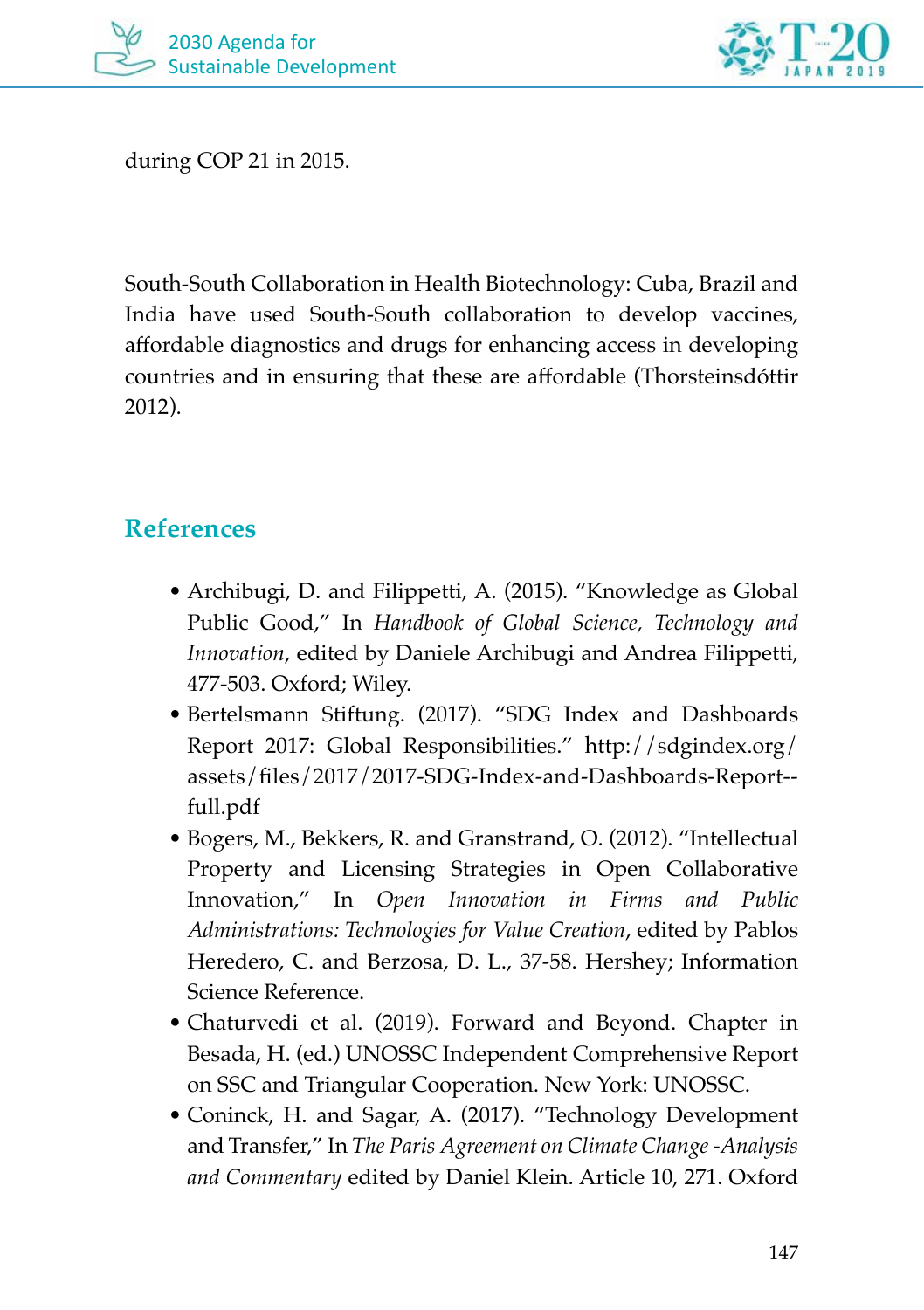

University Press.

- Garcia, P. G. (2018). "Scientific and Technological Knowledge as a Global Public Good: The Role of Internet and Open Access Policies." https://zenodo.org/record/1307803#.XHO\_iugzbIU
- Japan Science and Technology Agency (JST). (2018a). *The Project on Rice Research for Tailor-made Breeding and Cultivation Technology Development in Kenya*. Retrieved from http://www.jst.go.jp/ global/english/kadai/h2406\_kenya.html
- JST. (2018b). *Book of Japan's Practices for SDGs -Creating Shared Value by STI, Business and Social Innovation*. Retrieved from https://www.jst.go.jp/sdgs/pdf/sdgs\_book\_en\_2017.pdf
- Japan's 5th Science and Technology Basic Plan (2016-2020). (2016). Retrieved from http://www.tillvaxtanalys.se/ download/18.36a7c6515478fc61a479ce2/1463050071286/ Japans%20fem%C3%A5rsplan.pdf
- Ministry of Education, Culture, Sports, Science and Technology (MEXT). (2018). *Basic Policy on Promotion of Science, Technology and Innovation for Sustainable Development Goals (STI for SDGs)*. Retrieved on 4 January, 2019 from http://www.mext.go.jp/ component/english/\_\_icsFiles/ afieldfile/2018/11/16/1409291\_002.pdf
- Ministry of Foreign Affairs (MOFA). (2017). *The Results of the 1st Japan SDGs Award*. Retrieved from https://www.mofa.go.jp/ policy/oda/sdgs/pdf/award\_overview.pdf
- Nagasaki University. (2015). Retrieved from http://www. tm.nagasaki-u.ac.jp/virology/paper%20eng.htm
- Organisation for Economic Co-operation and Development (OECD). (2010). *OECD Environmental Performance Reviews: Japan 2010.* Retrieved from http://www.oecd.org/japan/japan2010. htm
- Prime Minister's Office (PMO) of Japan. (2017, December 26). "Sustainable Development Goals (SDGs) Promotion Headquarters." *The Prime Minister in Action.* Retrieved from https://japan.kantei.go.jp/98\_abe/actions/201712/26article3.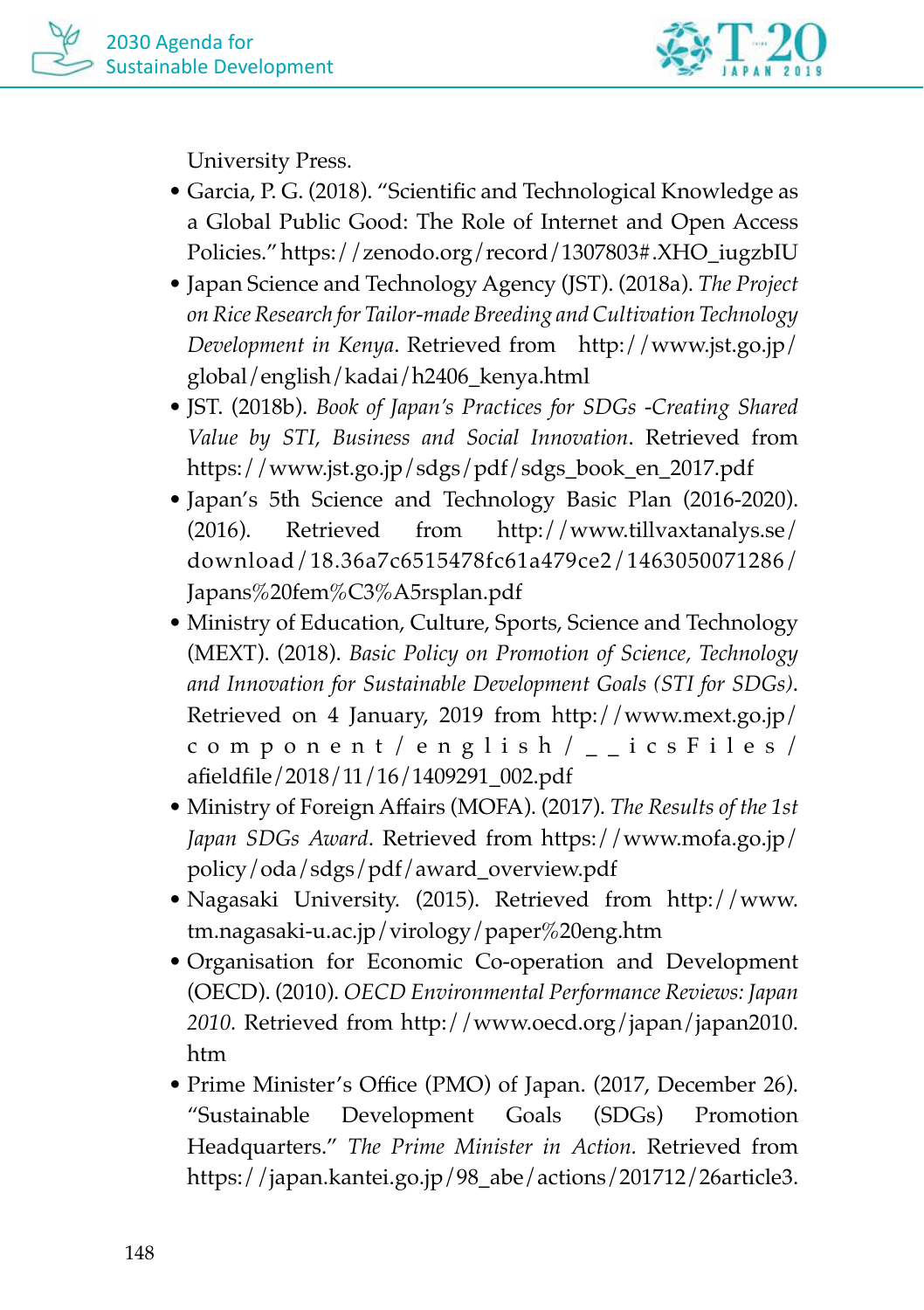

html

- SOMPO Holdings, Inc. (SOMPO). (2018). *CSR (Corporate Social Responsibility) A Better Future Together.* Retrieved from https:// www.sompo-hd.com/en/csr/
- Stiglitz, J. E. (1999). "Knowledge as a Global Public Good." In Global public goods: International cooperation in the 21st century, edited by Inge Kaul, Isabella Grunberg, and Marc Stern, 308-325. New York: Oxford University Press.
- Thorsteinsdóttir, H. (Ed.). (2012). *South-South Collaboration in Health Biotechnology: Growing Partnerships amongst Developing Countries.* New Delhi: IDRC.
- Tripoli, M. and Schmidhuber, J. (2018). *Emerging Opportunities for the Application of Blockchain in the Agri-food Industry.* Rome: FAO &ICTSD. Retrieved from http://www.fao.org/ documents/card/en/c/CA1335EN
- United Nations Conference on Trade and Development (UNCTAD). (2018). *Developing STI for SDGs Roadmaps from Discussions to Actions –Japan's perspective.* Presentation at the 21st Session of CSTD. Retrieved from https://unctad.org/ meetings/en/Presentation/enc162018p14\_Arimoto\_en.pdf
- United Nations Economic and Social Commission for Asia and the Pacific (UNESCAP). (2018). *Japan's Efforts for Promoting the SDGs.* MOFA of Japan. Retrieved from https://www.unescap. org/sites/default/files/Session%201-3.%20Japan%27s%20 efforts%20for%20promoting%20the%20SDGs.pdf
- United Nations Inter-Agency Task Team on STI for the SDGs (UN IATT). (2018). *IATT Background Paper: Science, Technology and Innovation for SDGs Roadmaps,* 18.

## **Appendix**

The Addis Ababa Action Agenda (AAAA) documents final decision on part of world leaders to establish a Technology Facilitation